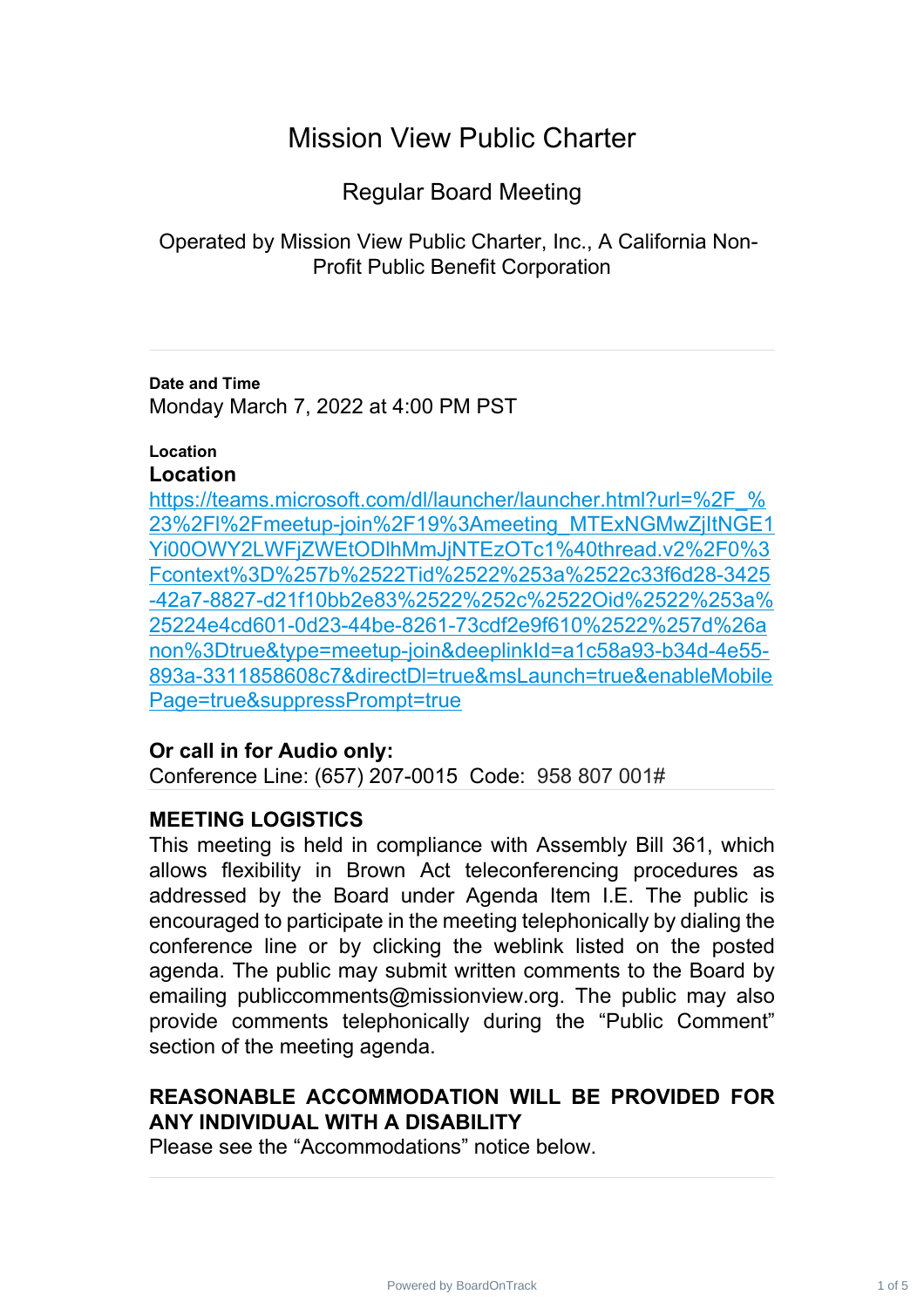| Agenda                                                                                                                                                                                                                   |                           | <b>Purpose Presenter</b> | <b>Time</b> |
|--------------------------------------------------------------------------------------------------------------------------------------------------------------------------------------------------------------------------|---------------------------|--------------------------|-------------|
| I. Opening Items                                                                                                                                                                                                         |                           |                          | 4:00 PM     |
| <b>Opening Items</b>                                                                                                                                                                                                     |                           |                          |             |
| A. Call the Meeting to Order                                                                                                                                                                                             |                           | John<br><b>Dortch</b>    |             |
| <b>B.</b> Roll Call and Establishment of<br>Quorum                                                                                                                                                                       |                           | John<br>Dortch           |             |
| Members of the Board Roll Call and Establishment of Quorum<br>John Dortch, Board President<br>Mark Hershey, Board Secretary<br>Gino Pomilia, Board Member<br>Michael Adams, Board Member<br>Joan Sodergren, Board Member |                           |                          |             |
| <b>C.</b> Pledge of Allegiance                                                                                                                                                                                           |                           | John<br>Dortch           |             |
| <b>D.</b> Staff Introductions                                                                                                                                                                                            |                           | John<br>Dortch           |             |
| At this time, staff members will be invited to state their names and titles.                                                                                                                                             |                           |                          |             |
| <b>E.</b> Adopt Resolution Continuing<br>Board of Directors' Authority to Hold<br>Virtual or Teleconference Meetings<br><b>Pursuant to Assembly Bill 361</b>                                                             | Vote                      | <b>Jeff</b><br>Martineau |             |
| <b>F.</b> Approve Agenda for the March 7,<br>2022, Regular Public Meeting of the<br><b>Board of Directors</b>                                                                                                            | Vote                      | John<br>Dortch           |             |
| <b>G.</b> Approve Minutes of the January<br>24, 2022, Regular Public Meeting of<br>the Board of Directors                                                                                                                | Approve<br><b>Minutes</b> | John<br>Dortch           |             |
| <b>H.</b> Approve Minutes of the February<br>9, 2022, Regular Public Meeting of<br>the Board of Directors                                                                                                                | Approve<br><b>Minutes</b> | John<br>Dortch           |             |

# **II. Consent Agenda**

*All items listed under consent agenda are considered by the Board to be routine and consistent with approved policies and practices of the*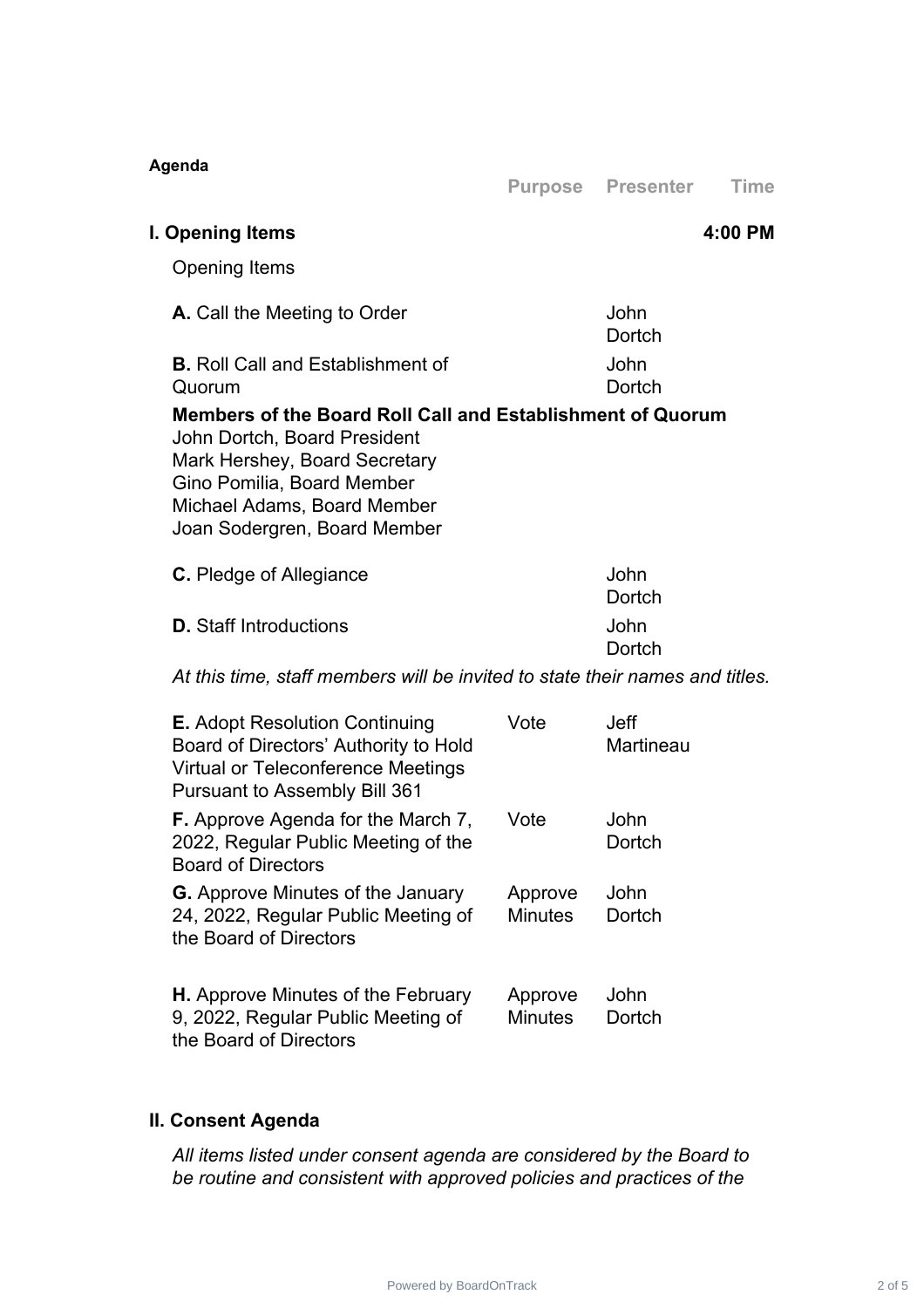#### **Purpose Presenter Time**

*Charter School. The Board will be asked to approve all of the consent agenda items by a single vote unless requested by a Board member to be discussed and considered for action separately.*

| A. Consent Agenda Items | Vote | John   |
|-------------------------|------|--------|
|                         |      | Dortch |

- 1. The Board will be asked to approve the 2022-2023 School Calendar
- 2. The Board will be asked to approve the revised COVID-19 Plan for Resuming In-Person Instruction, an addendum to the school's Health and Safety Plan
- 3. The Board will be asked to approve the E-Rate vendor selections

### **III. Public Comment**

*At this time, members of the public may address the Board on any item within the subject matter jurisdiction of the Board, whether or not the item is on the agenda, by dialing the teleconference line or by clicking the weblink listed on the posted agenda. The time allotted per presentation will not exceed three (3) minutes, except in the case where a member of the public utilizes a translator, in which case the time allotted will not exceed six (6) minutes. In accordance with the Brown Act, no action may occur at this time, but it is the Board's prerogative to hold a brief discussion, provide information to the public, provide direction to staff, or schedule the matter for a future meeting.*

| A. Public Comment | FYI | John   |
|-------------------|-----|--------|
|                   |     | Dortch |

#### **IV. School Reports and Information**

| A. Area Superintendent Update    | <b>FYI</b> | <b>Michelle</b><br><b>Berry</b> |
|----------------------------------|------------|---------------------------------|
| <b>B.</b> Principal Update       | <b>FYI</b> | Sharon<br>Smyth                 |
| <b>C.</b> Current Vendor List    | <b>FYI</b> | <b>Michelle</b><br><b>Berry</b> |
| D. 2022-2023 Board Meeting Dates | <b>FYI</b> | John<br>Dortch                  |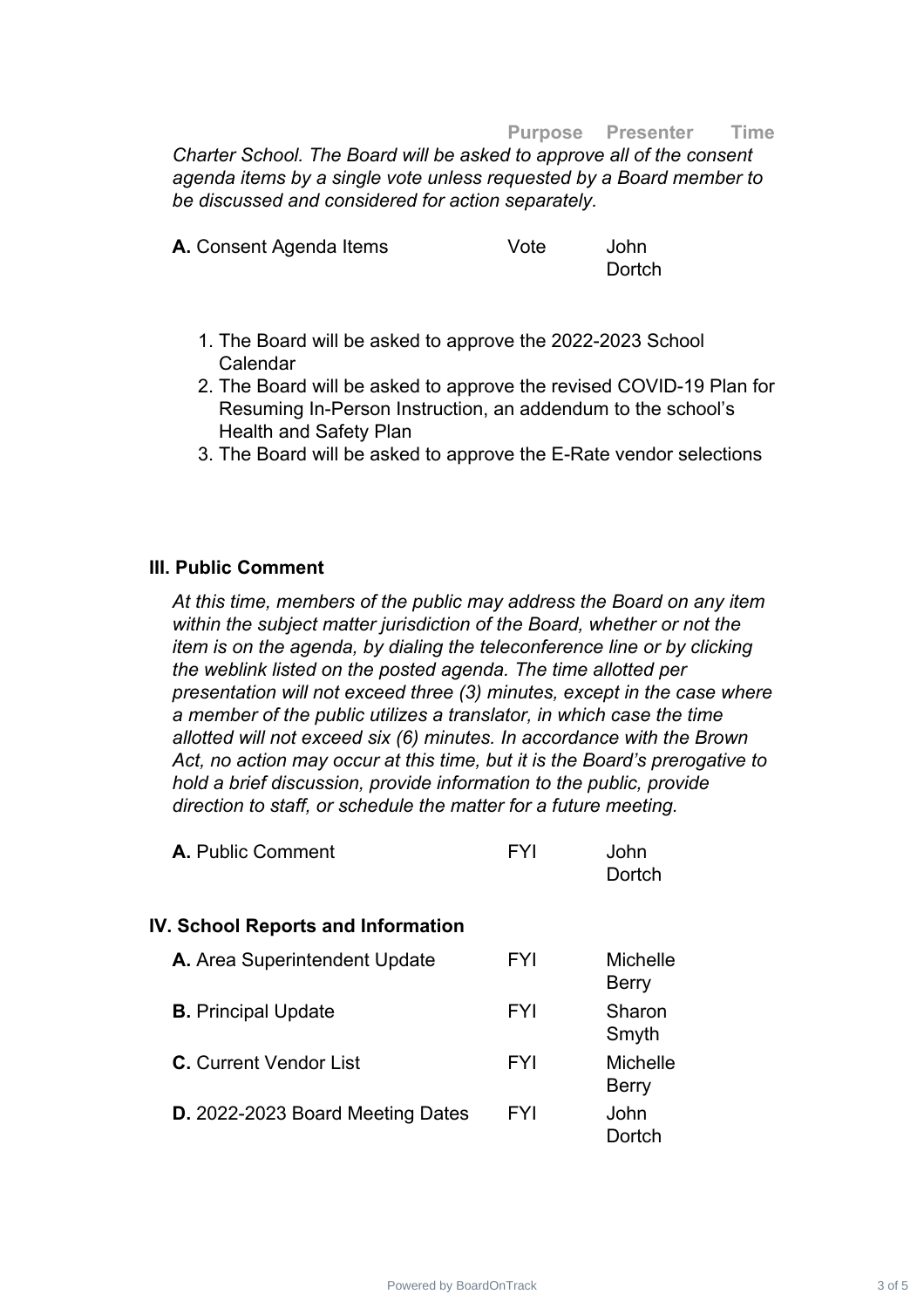### **V. Action Items**

| <b>A.</b> The Board will be asked to<br>approve the A-G Completion<br><b>Improvement Grant Plan</b>                                        | Vote | Michelle<br>Berry |
|--------------------------------------------------------------------------------------------------------------------------------------------|------|-------------------|
| <b>B</b> . The Board will be asked to<br>approve the Second Interim Report<br>and the Revised Budget for the<br>2021-2022 school year      | Vote | Guita<br>Sharifi  |
| <b>C.</b> The Board will be asked to<br>approve using the auditing firm<br>Wilkinson Hadley King & Co. LLP for<br>the 2021-22 school audit | Vote | Guita<br>Sharifi  |
| <b>D.</b> The Board will be asked to<br>approve the revised Charter School<br><b>Accounting Manual</b>                                     | Vote | Guita<br>Sharifi  |

### **VI. Additional Corporate Officers and Board Members' Observations and Comments**

| <b>A.</b> Observations and Comments                           | FYI  | .John<br>Dortch |
|---------------------------------------------------------------|------|-----------------|
| VII. Closing Items                                            |      |                 |
| A. Next Regular Board Meeting<br>Date: April 27, 2022, 4:00pm | FYI  | John<br>Dortch  |
| <b>B.</b> Adjourn Meeting                                     | Vote | John<br>Dortch  |
|                                                               |      |                 |

**Accommodations.** All meetings of the Board of Directors are held in compliance with the Americans with Disabilities Act of 1990. Requests for disability-related modifications or accommodations, or translation services, in order to enable all individuals to participate in the Charter School's open and public meetings shall be made by contacting Soliman Villapando at (661) 272-1225 at least twenty four (24) hours before the scheduled meeting.

**Non-Discrimination**. The Charter School prohibits discrimination, harassment, intimidation, and bullying based on the actual or perceived characteristics of disability, gender, gender identity, gender expression, nationality, national origin, ancestry, race or ethnicity, color, religion, sex, sexual orientation, immigration status, potential or actual parental, family or marital status, age, or